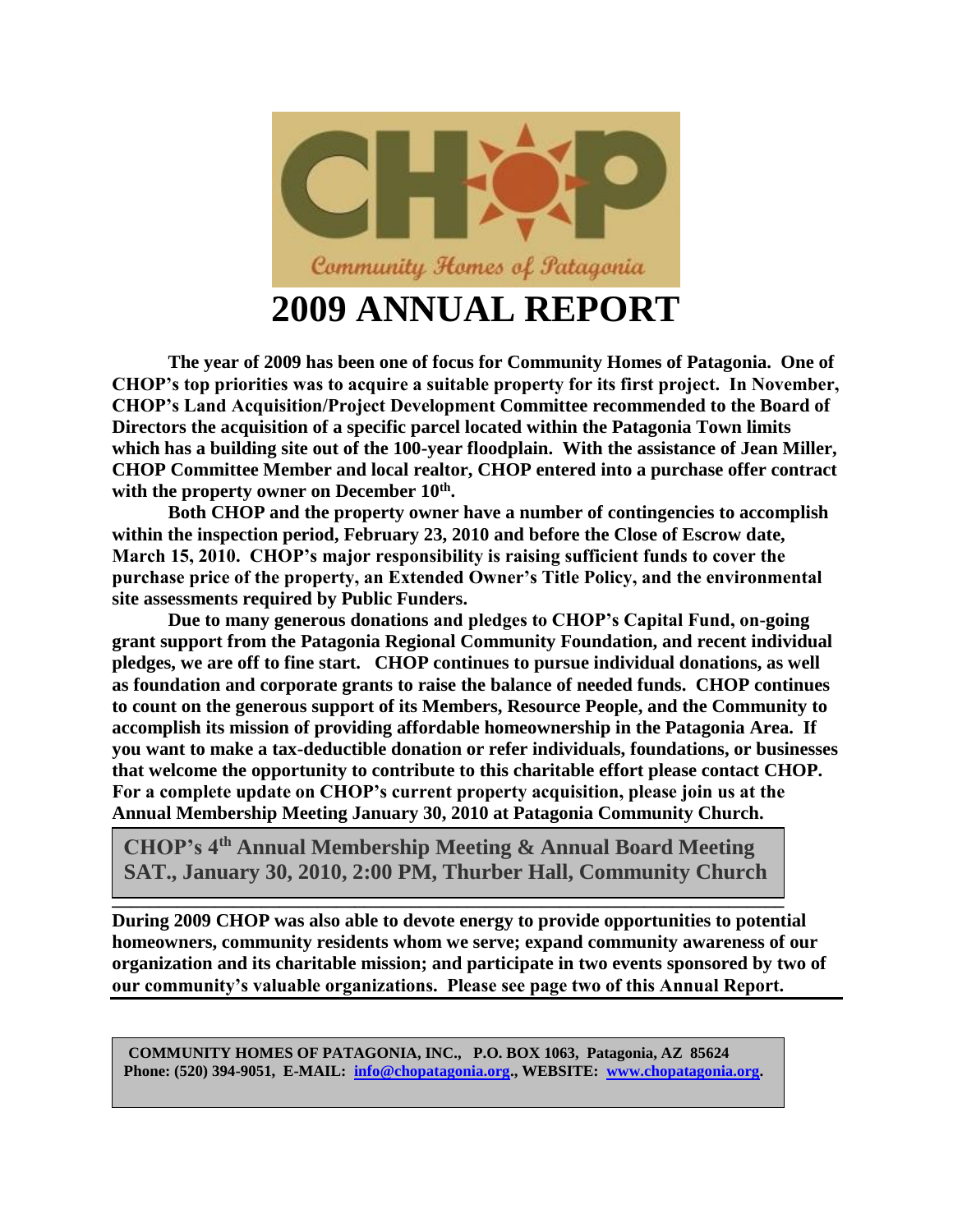## **CHOP's 2009 HIGHLIGHTS**

- **January 31st CHOP's Annual Membership Meeting and Annual Board Meeting – six representatives were elected to the Board of Directors**
- **April 25th REBUILDING TOGETHER Event in Patagonia – Four CHOP Members participated in the home and yard improvement work party for local residents needing assistance. Patagonia resident, Walter Andrew was local facilitator**
- **June 17th Community Land Trust (CLT) Seminar presented by ARIZONA DEPARTMENT OF HOUSING & THE DRACHMAN INSTITUTE in Phoenix, Arizona – CHOP's Vice President and President attended the all-day seminar to learn about CLT's in Arizona. CHOP, Newtown CDC of Tempe, City of Flagstaff, and City of Tucson made presentations about their respective CLT organizations**
- **August 2nd KPUP Radio Interview – Julie Holding, host of 100.5 FM KPUP Radio's "Community Talk" Program interviewed CHOP's Board President. To listen to a recording of the show visit [www.patagoniapubliclibrary.org,](http://www.patagoniapubliclibrary.org/) click on "KPUP Radio", "Listen to Community Talk", "Tod Bowden…", "click to listen….".**
- **August 8th, 15th, 22nd, 29th NOGALES COMMUNITY DEVELOPMENT Financial Literacy Course, Individual Development Accounts (IDA) – CHOP hosted Nogales CDC's presentation of financial literacy classes taught by Briggit Baez & Santos Yescas. Eight students participated in the course which is a pre-requisite to apply for the IDA, matching savings incentive program for low-income individuals & families who are saving for a down payment on a home, post secondary education, or small business start-up.**
- **September 19th FIREWISE Clean-UP – CHOP participated in brush clearing project across from the Dr. Mock's Town Park ramada. Patagonia resident, Ann Mihalik, is the FIREWISE Coordinator.**
- **December 10th – CHOP Purchase Offer on in-Town Property**
- **December 24th – DARRELL'S DESIGNS completes CHOP T-shirts and Banner designs. Thank you Darrell and Hope.**